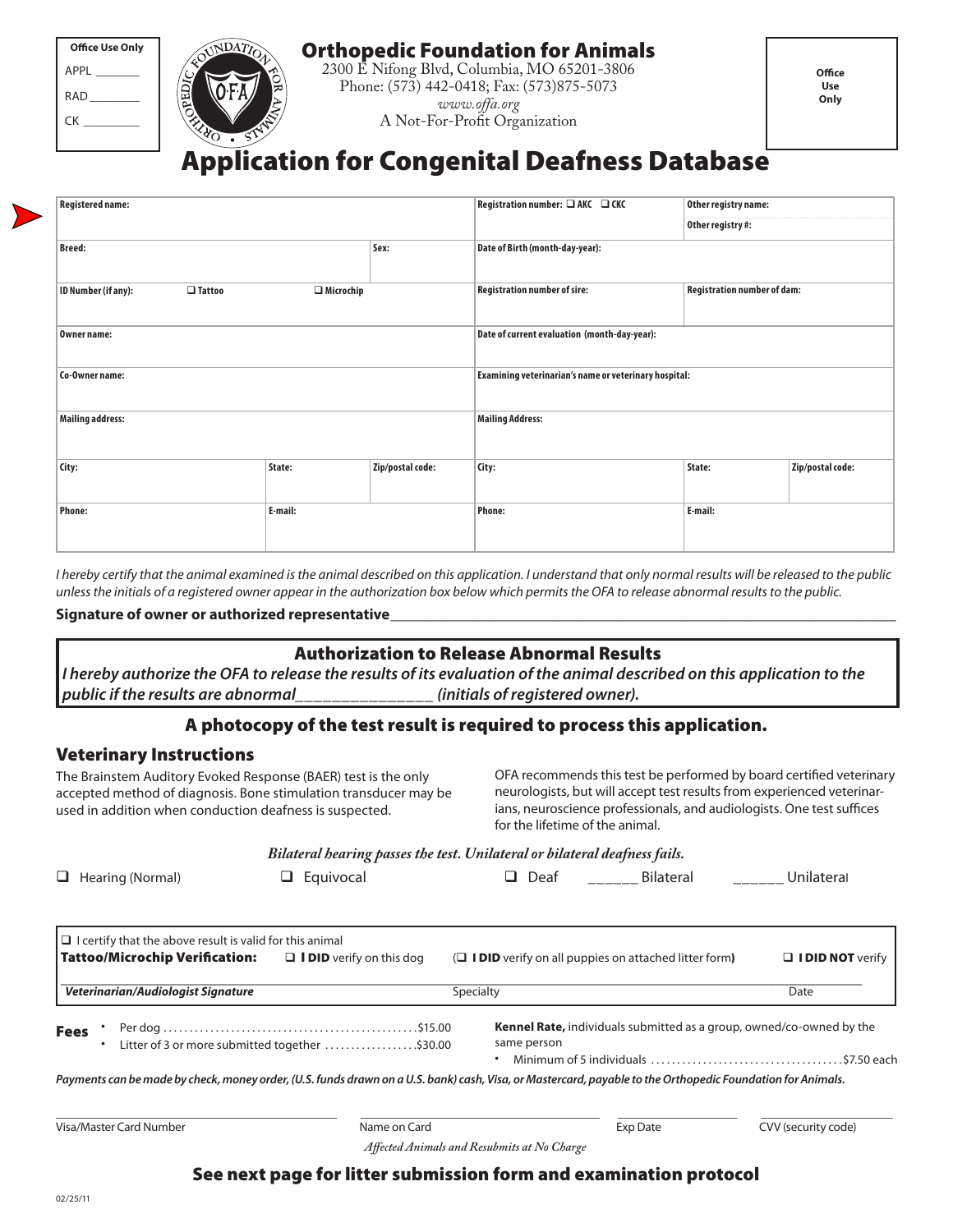#### Examination protocol

- • BAER testing is done on canines at least 35 days old.
- • A signal sound pressure level between 70 and 105 db is used to obtain a response with peaks I and V judged present at their appropriate latencies.
- • Insert earphones will be used.
- • Chemical restraint is optional.
- $\cdot$  ) The test is done in such a manner that movement will not cause an artifact that could be mistaken for a response to a stimulus.
- • At least 200 clicks will be used to obtain the response.
- • A masking tone is not considered necessary if recordings are made with electrodes positioned along the midline and in the ipsilateral mastoid region; a masking tone is necessary if the electrodes are placed along the midline at the vertex and the T-1.
- • Under appropriate circumstances when an ear tests as deaf using air-conducted stimuli, and the possibility of conduction deafness exists (chronic otitis, excess ear wax accumulation), repeat testing with a bone stimulation transducer is recommended.
- • A printed copy of the BAER Test tracing will be provided to the owner and the OFA.
- • The Printed copy of the BAER tracing must contain the dog's name or identification linking it to this application.

### Boston terrier owners STOP. Go to next page

*All other breeds, fill out the information below. Disregard page 3.*

### Litter Submission Form

| Registration number of sire |                 | Registration number of dam |        | Litter registration number |       |       |       |                             |                     |                      |               |
|-----------------------------|-----------------|----------------------------|--------|----------------------------|-------|-------|-------|-----------------------------|---------------------|----------------------|---------------|
| Litter-                     | Name/Identifier |                            | Chip/  | Sex                        | Color | Patch |       | Left eye Right eye<br>color | <b>Test Results</b> |                      |               |
| mate #                      |                 |                            | Tattoo |                            |       |       | color |                             |                     | Left ear   Right ear | $\mathbf{dB}$ |
| /01                         |                 |                            |        |                            |       |       |       |                             |                     |                      |               |
| /02                         |                 |                            |        |                            |       |       |       |                             |                     |                      |               |
| /03                         |                 |                            |        |                            |       |       |       |                             |                     |                      |               |
| /04                         |                 |                            |        |                            |       |       |       |                             |                     |                      |               |
| /05                         |                 |                            |        |                            |       |       |       |                             |                     |                      |               |
| /06                         |                 |                            |        |                            |       |       |       |                             |                     |                      |               |
| /07                         |                 |                            |        |                            |       |       |       |                             |                     |                      |               |
| /08                         |                 |                            |        |                            |       |       |       |                             |                     |                      |               |
| /09                         |                 |                            |        |                            |       |       |       |                             |                     |                      |               |
| /10                         |                 |                            |        |                            |       |       |       |                             |                     |                      |               |
| /11                         |                 |                            |        |                            |       |       |       |                             |                     |                      |               |